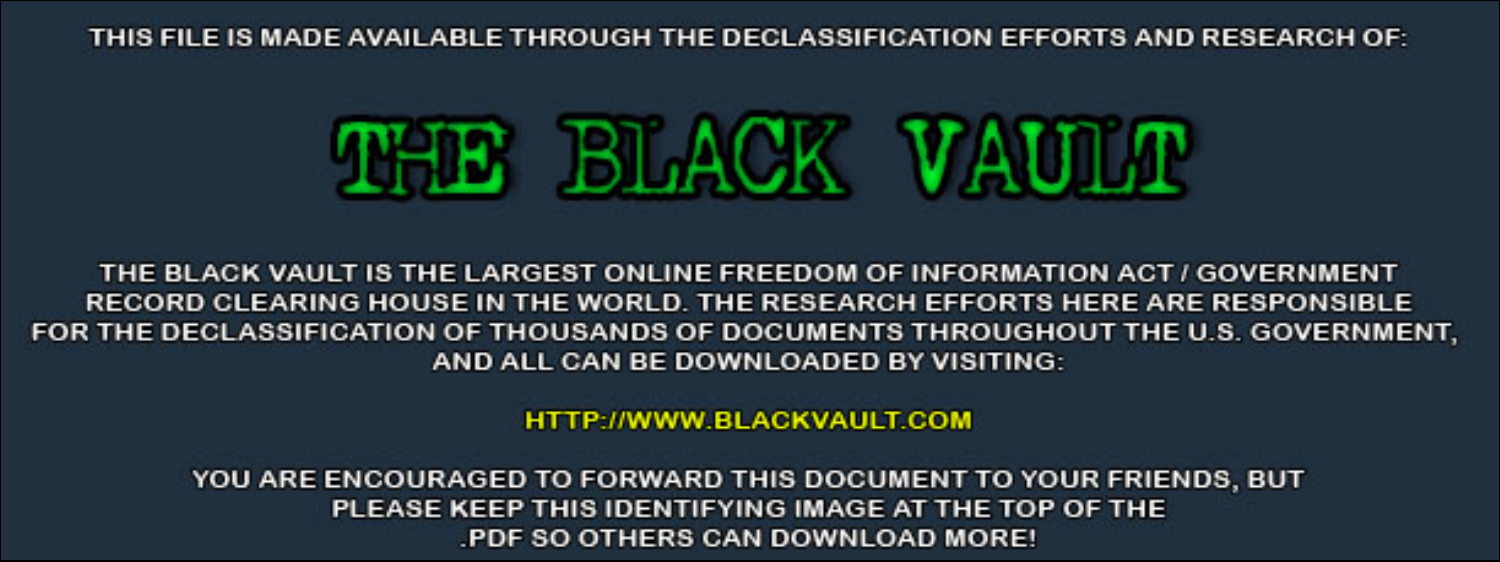UNOLASSIFIED//FOR OFFICIAL USE ONLY

# **(U) Cryptologic Almanac 50th Anniversary Series**

## **(U) A Peek Behind The Scenes: Special Functions In The CCH (Part 2 of 3)**

#### **PUBLICATIONS**

(U) In late 1954 General Ralph Canine established a professional publication, the *NSA Technical Journal*, to foster the exchange of ideas and create an "intellectual community" within the Agency. The idea had been promoted by Dr. Sydney Jaffe, assistant chief of training; the first chairman of the Journal's Editorial Policy Board was William Friedman. The Journal allowed many NSA personnel to write serious but unofficial articles on workrelated topics.

(U) In 1968 senior policymakers concluded that a new publication was needed. The *Technical Journal* would continue, since its highly specialized articles had been of value, but something new, with nontechnical articles, would be added. The new publication was to be called *Cryptologic Spectrum,* its title reflecting the more general range oftopics to be included.

(U) After roughly a decade ofjournalistic activity, in 1981 a decision was made to consolidate the *Technical Journal* and the *Spectrum* into a single publication, to be called *Cryptologic Quarterly.* The reasons for this action were perceived overlapping coverage and the cost of producing two classified publications.

(U) *Cryptologic Quarterly* was published in the Office of Archives and History *(T54),* which also issued a few histories. When the CCH was formed, the publication function, *Cryptologic Quarterly* included, migrated with the historians to the new organization. Under Executive Editor Barry Carleen, *Cryptologic Quarterly* expanded its coverage to make the journal a professional publication for a larger segment of NSA readership.

 $(U)$  In addition, the CCH publications team, as of this writing, has issued about 30 classified and two dozen unclassified history monographs.

#### **SYMPOSIA**

(U) NSA's historians had considered a symposium on cryptologic history at least since the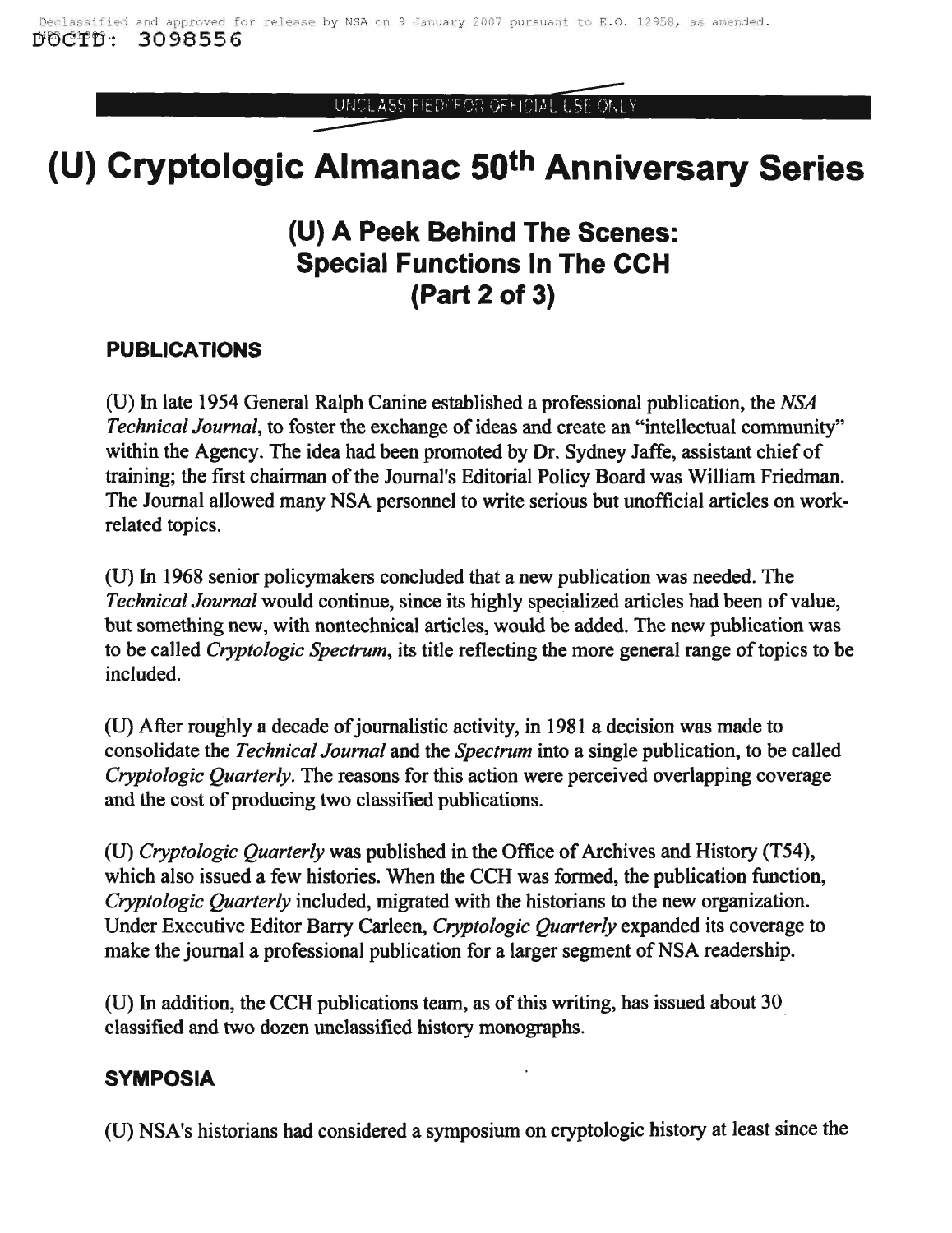mid-1980s. Henry Schorreck had obtained permission to begin planning for one, and the concept was re-endorsed by the new CCH organization almost as soon as it was formed.

(U) The first symposium, that of 1990, was planned as a singular event; Schorreck believed another might be held sometime in the future if the first were well received. Although cleared individuals from the defense and intelligence communities were invited, the CCH hoped to attract a large number of younger N8A employees, those who had lesser knowledge of their heritage. The 1990 Symposium ran for a full week, on a classified basis, and was spectacularly unsuccessful in drawing attendees, particularly from among the primary target audience.

(U) However, the symposium clicked with the constituent that counted, Admiral Studeman, DIRN8A, asked David Gaddy to hold another the following year. CCH staff, having learned the lessons of the present as well as the past, altered the format for 1991, shortening the event to three days and holding one unclassified day, to which uncleared, outside scholars were invited. This symposium proved more successful in terms of numbers of attendees and content.

(U) One common feature of the first two symposia was an emphasis on SIGINT history related to the 50th anniversary of World War II. Through some mystic bureaucratic process, the CCH found itself committed in its symposia to annual remembrances of the corresponding years of the world war. Although by 1994 and 1995 the annual symposium was drawing large crowds, particularly from outside NSA, the event created a serious personnel strain for a small organization. Therefore, after celebrating V-J Day in 1995, the CCH declared V-8 day, and announced a biennial schedule for future symposia.

(U) Symposia were held on schedule thereafter, until 2001, when the conference was canceled due to the terrorist events of September.

#### **SCHOLAR-IN-RESIDENCE**

(U) Another of David Gaddy's ideas with far-reaching consequences for the History Center and NSA was the addition of an outside scholar to the CCH's roster on a yearly fellowship. Once approved, this fellowship brought CCH historians into beneficial interaction with scholars from the university world; it helped keep the CCH abreast of current research and trends in academic life. This program, as well, afforded outside scholars an opportunity to observe NSA from a close perspective.

(U) The first scholar-in-residence was Dr. Ralph Weber of Marquette University, who came to the CCH in October 1991. The first two scholars-in-residence were actually given security clearances.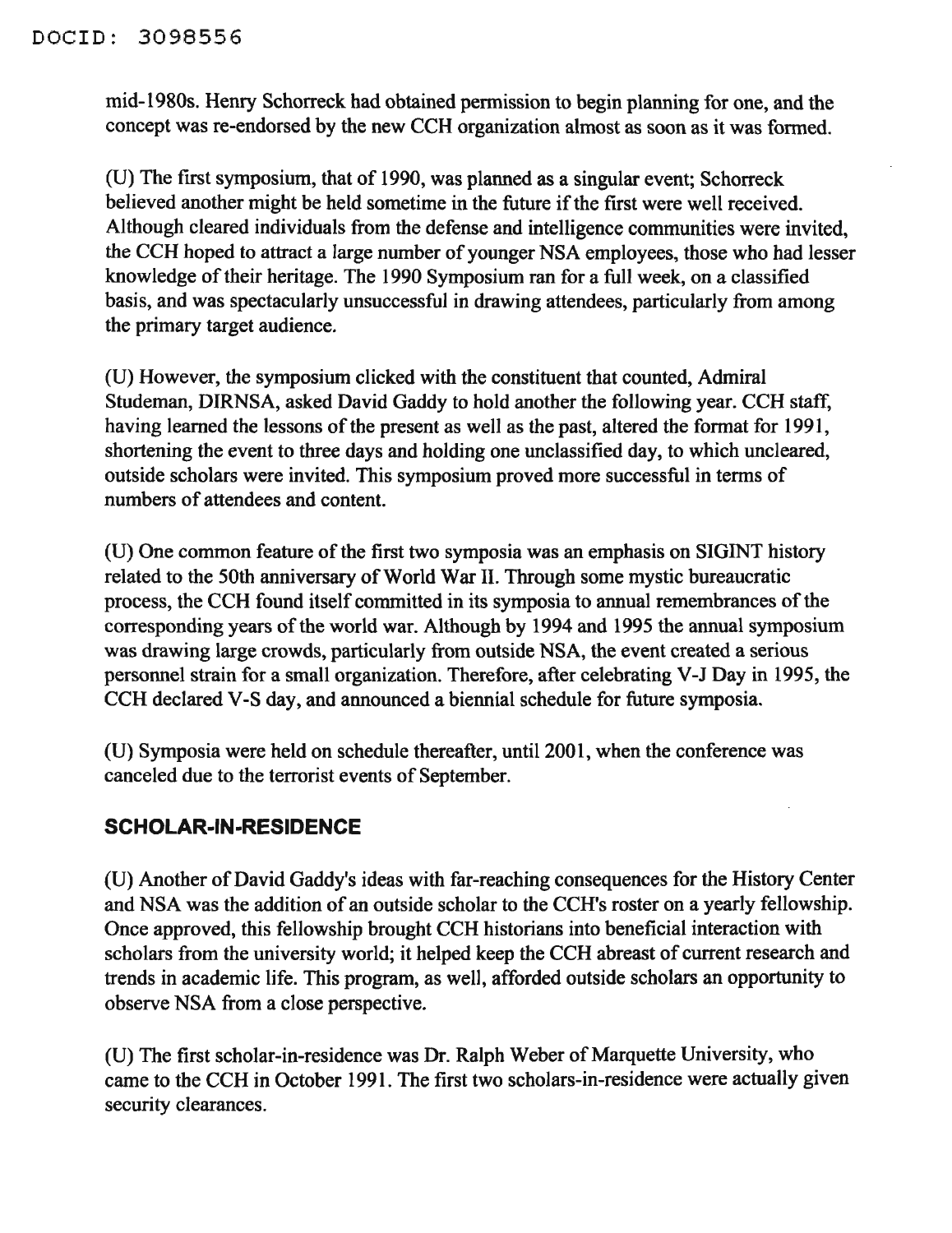(U) However, Dr. David Kahn, longtime historian of cryptology, was selected for the position. In a courtesy call with the deputy director, he advocating leaving the scholar in an uncleared status, so she or he would not be considered "co-opted" upon return to her/his campus. William Crowell, the D/DIR, accepted the argument, and after that, accommodations were made to allow visiting historians to work with the CCH on unclassified projects.

(U) Scholars-in-residence have been Dr. Ralph Weber, Dr. Colin Burke, Dr. David Kahn, Dr. Carl Boyd, Dr. David Alvarez, and Dr. Rebecca Ratcliff.

#### **ORAL HISTORY**

(U) The origins of NSA's Oral History program are lost in the mists of time, but its function was brought into the history program when it was in the Telecommunications Organization, and continued on into the CCH period.

(U) The first Oral Historian was Robert Farley, who persevered from the 1970s until his death in 1992. Although he supported the historians' projects with interviews on a wide variety of subjects, Farley concentrated on people associated with his war, the Pacific Theater in World War II. This turned out to be a wise decision, given the actuarial tables.

(U) Continuing the tradition, Bob's replacement, Charles Baker, also concentrated on his war, Vietnam.

(U) Subsequent Oral Historians,1 land' \t::x:P8Jlded the coverage of subjects into many of the technical and support functions at NSA and the **P.L. 86-36** SCEs.

(U) The current Oral Historian, in addition to continuing a vigorous program of interviews, has found himself wrestling with the need to transfer a priceless collection of sound recordings to modern digital media.

(U) The number of potential subjects for oral history interviews has always outstripped the resources available. Only a relative few of America's cryptologic pioneers were interviewed, for example. But despite this, the CCH Oral History Collection is both wide and deep. In terms of chronology, the interviews range from a talk with an intercept operator who worked on the Mexican border in 1917 to the current DIRNSA. When projects were supported, interviews were done with high-level supervisors and desk-level analysts.

[(UHfOUO' David A. Hatch, Center for Crypto]ogic History, 972-2893s, dahatch@nsa]